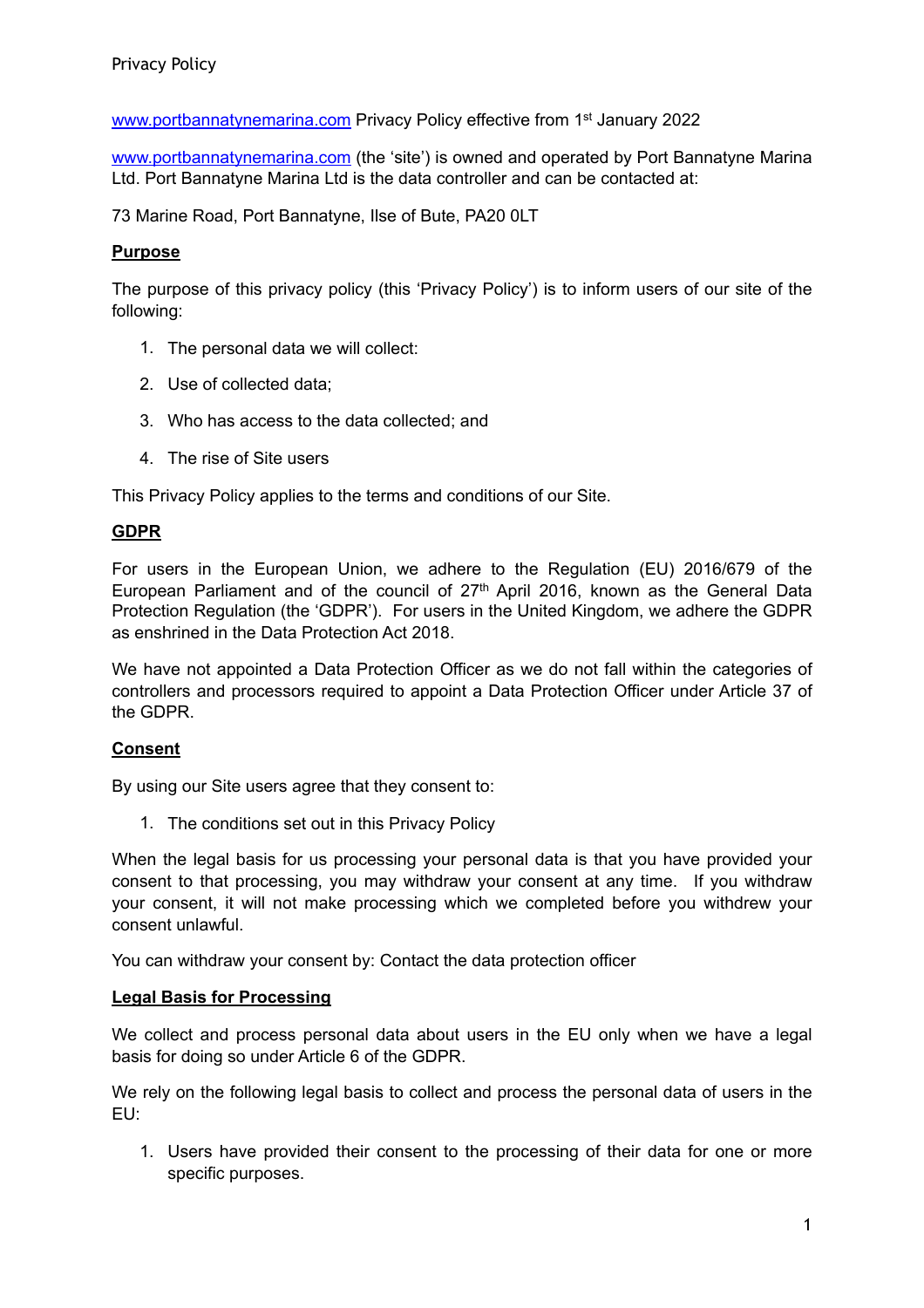# **How We Us Personal Data**

Data collected on our Site will only be use for the purposes specified in the Privacy Policy or indicated on the relevant pages of our Site. We will not use your data beyond what we disclose in the Privacy Policy.

### **Who We Share Personal Data With**

#### Employees

We may disclose user data to any member of our organisation who reasonably needs access to user data to achieve the purposes set out in this Privacy Policy.

#### Other Disclosures

We will not sell or share your data with other third parties, except in the following cases:

- 1. If the law requires it;
- 2. If is required for any legal proceeding:
- 3. To prove or protect our legal rights; and
- 4. To buyers or potential buyers of this company in the event that we seek to sell the company.

If you follow the hyperlinks from our Site to another Site, please note that we are not responsible for and have no control over their privacy policies and practices.

#### **How Long We Store Personal Data**

User data will be stored until the purpose the data was collected for has been achieved,

You will be notified if your data is kept for longer than this period.

#### **How We Protect Your Personal Data**

Data is held in separate systems protected by passwords

While we take all reasonable precautions to ensure that user data is secure and that users are protected, there always remains a risk of harm. The Internet as a whole can be insecure at times and therefore we are unable to guarantee the security of user data beyond what is reasonably practical.

#### **Yours Rights as a User**

Under the GDPR, you have the following rights:

- 1. Right to be informed;
- 2. Right of access:
- 3. Right to rectification:
- 4. Right to erasure;
- 5. Right to restrict processing;